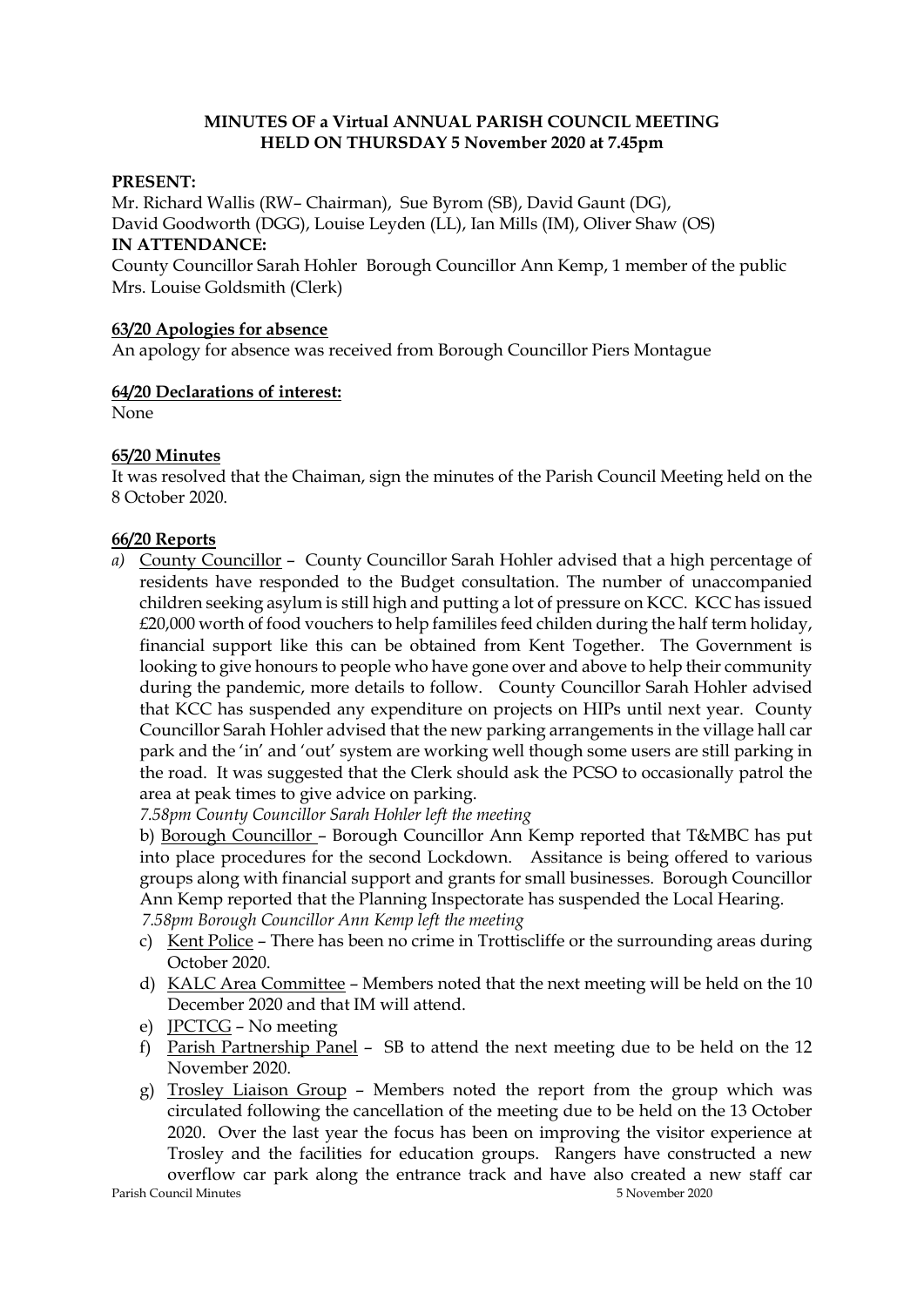parking area to free up more spaces in the main car park at peak times. There is a new visitor welcome area near the main building with a new map board On the Trosley trail the rangers have installed a giant bird nest, a woodland orchestra and play equipment with a historical link to the military history of the site on two areas of the trail. The welfare of the animals is good. Visitor numbers have been affected by the pandemic and this is unfortunately having an impact on revenue.

- h) Village Hall Committee IM reported that the Village Hall Committee is busy getting quotes for repairs needed to the porch and the white sofitts at the back of the building near to the kitchen. The steps at the back of the village hall also need repairing. It is hoped that the Christmas event at The Plough will still be able to go ahead if restrictions following the second Lockdown are lifted. The Committee is really pleased with the works that have taken place to the car park. The Clerk will invoice the Committee for their share of the costs.
- i) Tree Warden There was no report.
- j) Courts Committee Meeting Members noted that the Tennis Club had met with the contractor to discuss the white lining of the tennis club car park. The Clerk has apologised to the Tennis Club Committee for not notifying them of the date the works were taking place to the village hall car park. Members were in agreement with the Tennis Club Committee that the payment for the white lining of the tennis club car park should come out of the sinking fund for the courts. It was agreed that the Clerk should arrange a Courts Committee meeting this month.

## **67/20 Matters arising**

- k) T&MBC Call for Sites/Development of the Local Plan Members noted reported that the Planning Inspectorate has suspended the Local Hearing. It is not known why it has been suspended or when it will re-commence.
- l) Monthly Check of the Defibrillator The Clerk has carried out the monthly check.
- **m)** Proposal to create parking spaces at the village hall car park The works to the car park are now complete and Members were pleased to hear that the parking situation at peak times seems to be much better. It was suggested and agreed that arrows on the tarmac may help with the flow of the traffic. The Clerk was asked to get Four Seasons to cut back the hedge to hopefully widen the entrance to the car park. The Clerk has also asked Four Seasons to quote for a fence to block off the gap in the corner of the car park adjacent to the recreation ground. The contractor has ordered the 'In' and 'Out' signs and will install these in the next few weeks. It was noted that County Councillor Sarah Hohler has offered to fund these signs from her Member Grant. The Clerk needs to submit an application when the quote has been received. Members discussed different options for blocking off the middle entrance/exit which is currently coned off. A decision on this will be made at the next meeting but it was felt that heavy planters could be a solution. Members agreed a quote for £519.90 for Four Seasons to replace the damaged fence between the village hall car park and the tennis club. The Clerk will find out if T&MBC can re-instate the yellow zig zag signs outside the school which have faded again.

#### **68/20 Finance & Policies**

| a) Statement of payments to be made and income received |            |
|---------------------------------------------------------|------------|
| National Savings Account:                               | £1,718.56  |
| Nat West TPC TCC Account:                               | £13,747.78 |
| Nat West TPC Reserve Account:                           | £25,758.23 |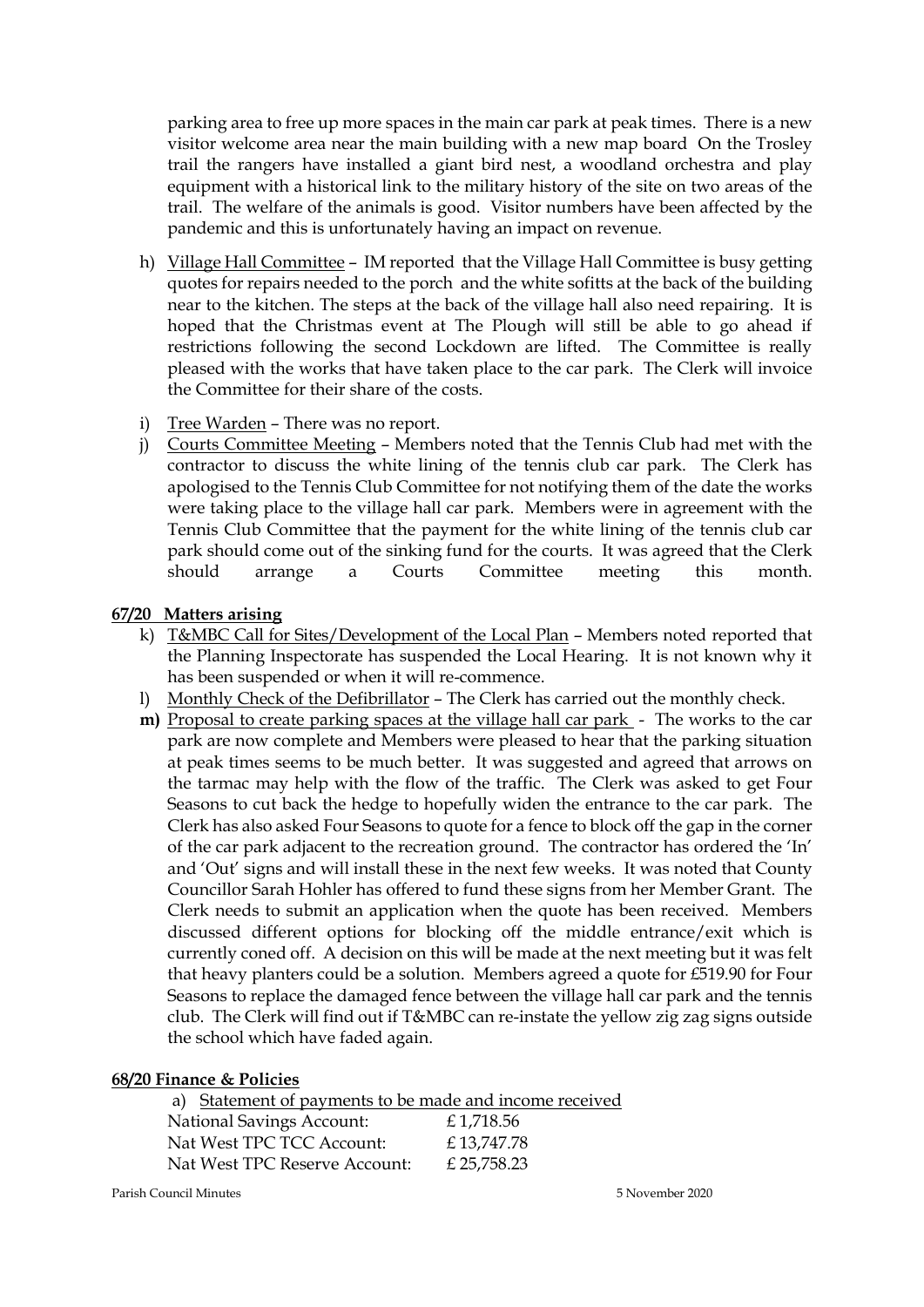| Supplier             | Description             | <b>Cheque Number</b> | Amount     |
|----------------------|-------------------------|----------------------|------------|
| Mrs L S Goldsmith    | (Salary 4 weeks)        |                      |            |
|                      | $(08/10 - 05/11)$       | 000472               | 180.56     |
| <b>HMRC</b>          | (Clerk's Tax)           | 000473               | 120.40     |
| Mrs L S Goldsmith    | (Clerks Expenses)       | 000474               | 119.06     |
| Four Seasons Gardens | (Grounds Maintenance)   | 000475               | 273.61     |
| <b>Gel Creative</b>  | (Website Maintenance)   | 000476               | 190.00     |
| <b>AG Driveways</b>  | (Village Hall Car Park) | 000477               | £17,388.00 |
| <b>Total</b>         |                         |                      | £18,271.63 |
|                      |                         |                      |            |

#### **Transfer from TPC Reserve Account to TPC Current Account: £18,300.00**

#### **Cheques for signature TPC TCC Account:**

Nat West TPC Current Account £ 295.04

 **Receipts: None**

| <b>Supplier</b> | Description       | Cheque Number | Amount  |
|-----------------|-------------------|---------------|---------|
| John Bennett    | Tennis club items | 00022         | £767.00 |

b) Cheques for signature: It was **resolved** that IM and RW could sign the above cheques.

# **69/20 Members of public: No comments.**

#### **70/20 Planning**

a) Applications from T&MBC:

1] TM/20/02126/FL – 2 Sharon Cottages, Taylors Lane, Trottiscliffe

First floor extension. *Resolved: No objection* 

2] TM/20/02266/FL – Darrens Meadow Farm, Green Lane, Trottiscliffe

Replacement dayroom.

*Resolved object. We object to the bulk and size of this proposed building which is more than double the size of the original so will not match the existing footprint. We feel it is inappropriate development and* will have an impact on the AONB. We remain concerned about the access to this site given that Green *Lane is a narrow single lane road.*

b) Applications received after distribution of the agenda

1] TM/20/02255/FL – 1 Green Lane, Trottiscliffe, ME19 5DX

Demolition of existing one storey bungalow to enable erection of a semi-detached five bedroom dwelling

*Resolved: To object*

*In principle we do not object to a sympathetic extension but do object to the current proposal. We feel that the proposed dwelling 5 bedroom dwelling still represents an over development of the site and are concerned that the building takes over the whole plot leaving very little space for a garden and indeed parking. Although we note that the height of the roof has been lowered we still feel that the bulk of this property not only interferes with the general street scene but also with sight lines and the overall visibility. We remain concerned about the increase in traffic movements and access on to this narrow road. We would like to refer you back to the original planning permission for 1-8 Green Lane which stated that the Planning Committee felt that Green Lane, by reason of its restricted width and poor horizontal alignment, is unsuitable to service any additional dwellings and is also unsuitable for use*

Parish Council Minutes 5 November 2020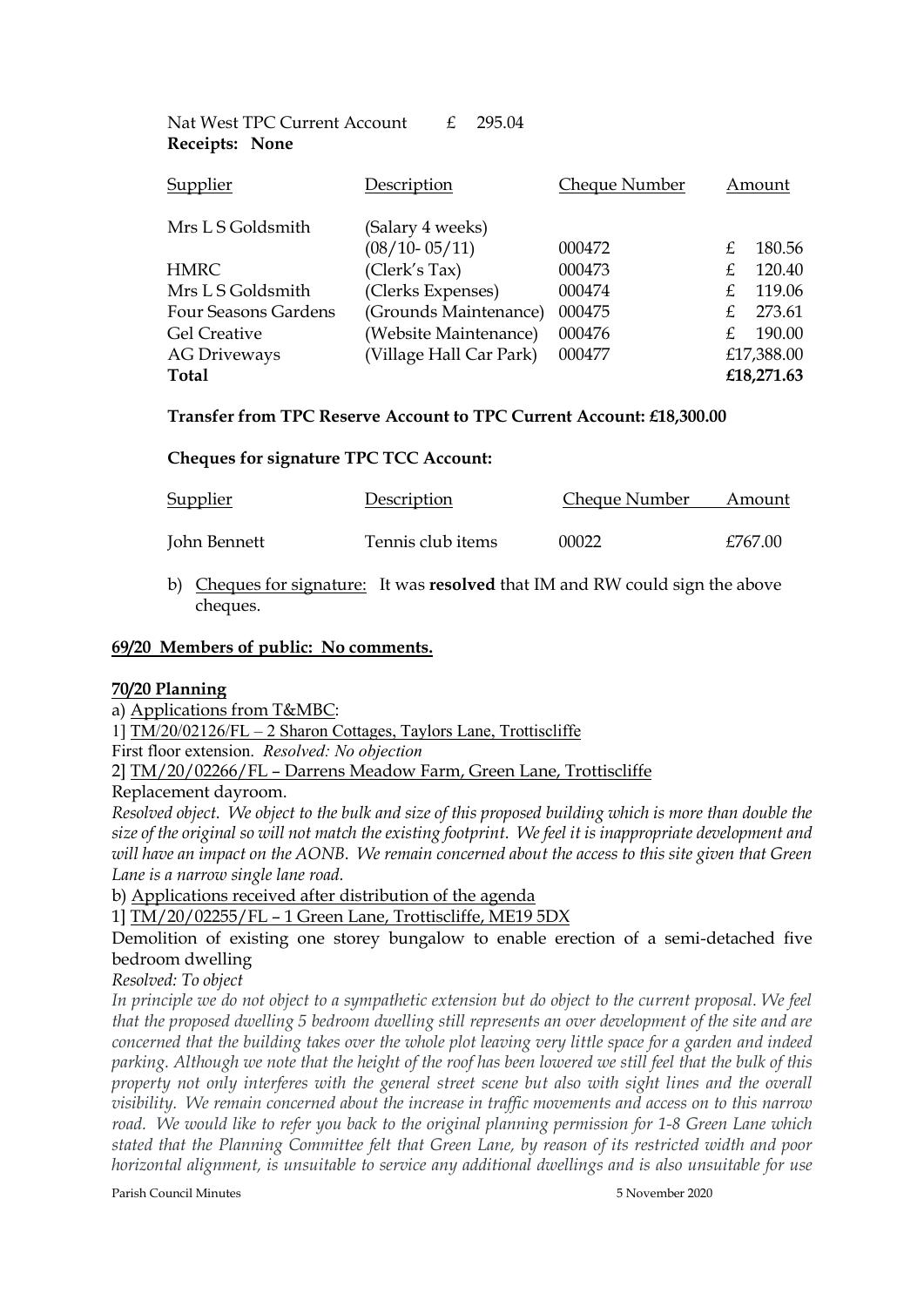*by heavy and large lorries. We disagree with the statement that the building is in keeping with neighbouring properties the west facing profile in particular is out of keeping. The proposed elevation and window treatments do not match anything in the road which is a combination of Listed and cottage style dwellings. Parking remains a concern and the proposed two spaces are at a dangerous angle to the road in terms of access and visibility. The parking spaces in the area are not allocated parking. We question the accuracy of some of the measurements on the plans in particular those of the front garden and the distance of the house from the road and would like these validated. We still believe that this proposal will affect the residential amenity of the neighbouring property.*

2] TM/20/02407/TNCA – Land south east of Court Mead, School Lane, Trottiscliffe

Sycamore – fell. *Resolved: No objection*

3] TM/20/02430/TNCA – Ivy Cottage, Taylors Lane, Trottiscliffe, ME19 5DS

Wild plum – fell. *Resolved: No objection*

4] TM/20/02439/TPOC - 9 Green Lane, Trottiscliffe, ME19 5DX

Weeping willow – carry out a 30% crown reduction. *Resolved: No objection*

b) Approvals

1] TM/20/01804/FL Land South of Hillview known as Basset Park, Taylors Lane

Erection of a building to be used as a stable and barn

c) Refusals None to consider

e) Withdrawn applications None to consider

f) Planning Appeals

1] TM/20/01590/FL – Elpatos, Pilgrims Way, Trottiscliffe, ME19 5EP

Proposed single storey walkway connection and conversion of garage to residential accommodation

g) Other Planning Issues Nothing to report

# **71/20 Highways, Footways and Footpaths**

1] Reported Faults

i) Traffic calming – Jez Massy from KCC Highways has advised the Clerk that they are looking to reinstate a number of the speed humps in the village. Works are due to start early part of next year.

ii) Enquiry 524254 Pinesfield Lane – cars are grounding on the camber of the road between Larling and the church on the downward slope. The Clerk reported that the enquiry is under investigation

iii) Enquiry 524242 - Footpath from The George to the noticeboard is blocked with vegetation. Four Seasons will be cutting back the vegetation

iv) Confusing Diversion Signs – the Highways Steward has agreed to review the number of diversion signs in the village

v) Taylors Lane – potholes – have been reported

2) New faults to be reported

i ) Advertising Board for The George on the village green – the Clerk was asked to get this removed

ii) The hedge needs to be cut back in the vicinity of the Oast House

iii) The Clerk to discuss with the Highways Steward the need for road closures for the installation of cabling for BT

3] Highways Improvement Plan – The Clerk is waiting for a further update from KCC on a a request for trief kerbs on Taylors Lane. County Councillor Sarah Hohler has advised that all projects are on hold until next year.

# **72/20 Open Spaces, Recreation Ground and Allotments**

Parish Council Minutes 5 November 2020